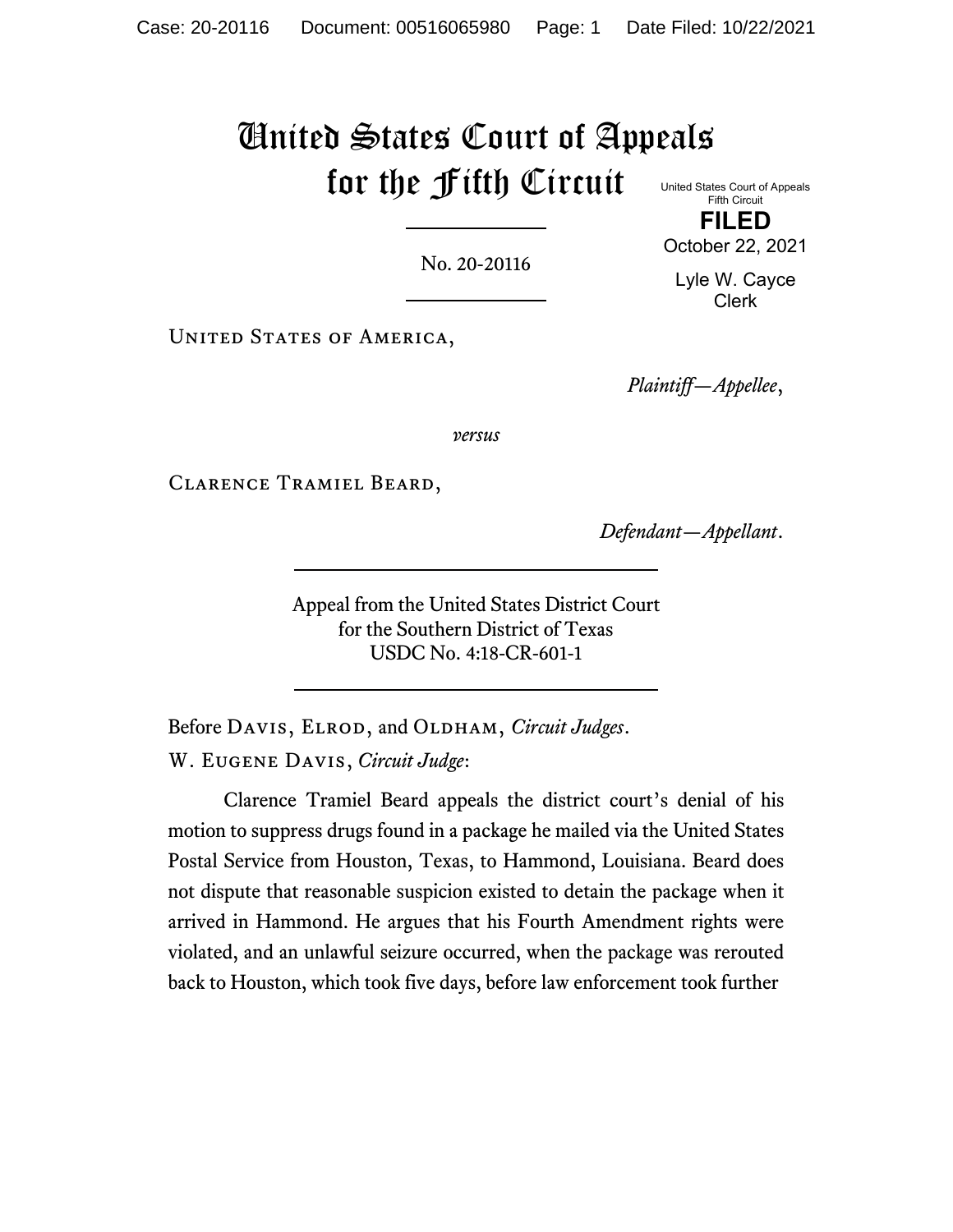investigative steps to confirm their suspicion. Beard argues that the drugs discovered in the package consequently should have been suppressed. As set forth below, the district court did not err in denying Beard's motion to suppress; therefore, we AFFIRM.

# **I.**

During the suppression hearing conducted by the district court, deputy United States Marshal Jeffery Gordon testified as follows. In January 2018, Gordon worked as a narcotics investigator for the United States Postal Inspection Service (USPIS). He was working with Homeland Security Investigations (HSI) to combat the opioid epidemic in the Houston area. Prior to January 2018, Gordon was investigating Beard for sending pills in the mail. During that time, Gordon learned that Beard had used the alias "Nick Johnson" to mail packages. Additionally, several individuals had been arrested for drug possession in Amarillo, Texas, and those individuals had identified Beard as the one who supplied them with drugs through the mail.

In late November 2017, Gordon put an alert on the address of Kelly McAllister in Hammond, Louisiana, after learning that McAllister had wired "numerous structured payments of \$1,000" to Beard. Gordon was suspicious that Beard was "mailing manufactured pills to Hammond" and that McAllister was wiring payments back to Beard. Because of the alert, Gordon would be notified if any packages were mailed to McAllister's address.

Gordon received an automated alert on January 8, 2018, that a package had been mailed to McAllister's address in Hammond. Gordon viewed a photograph of the package and its label in a postal database. The package had characteristics common to narcotics trafficking generally and some characteristics that were specific to Beard's suspected drug activity. It had a handwritten label, as opposed to the type of professional printed label used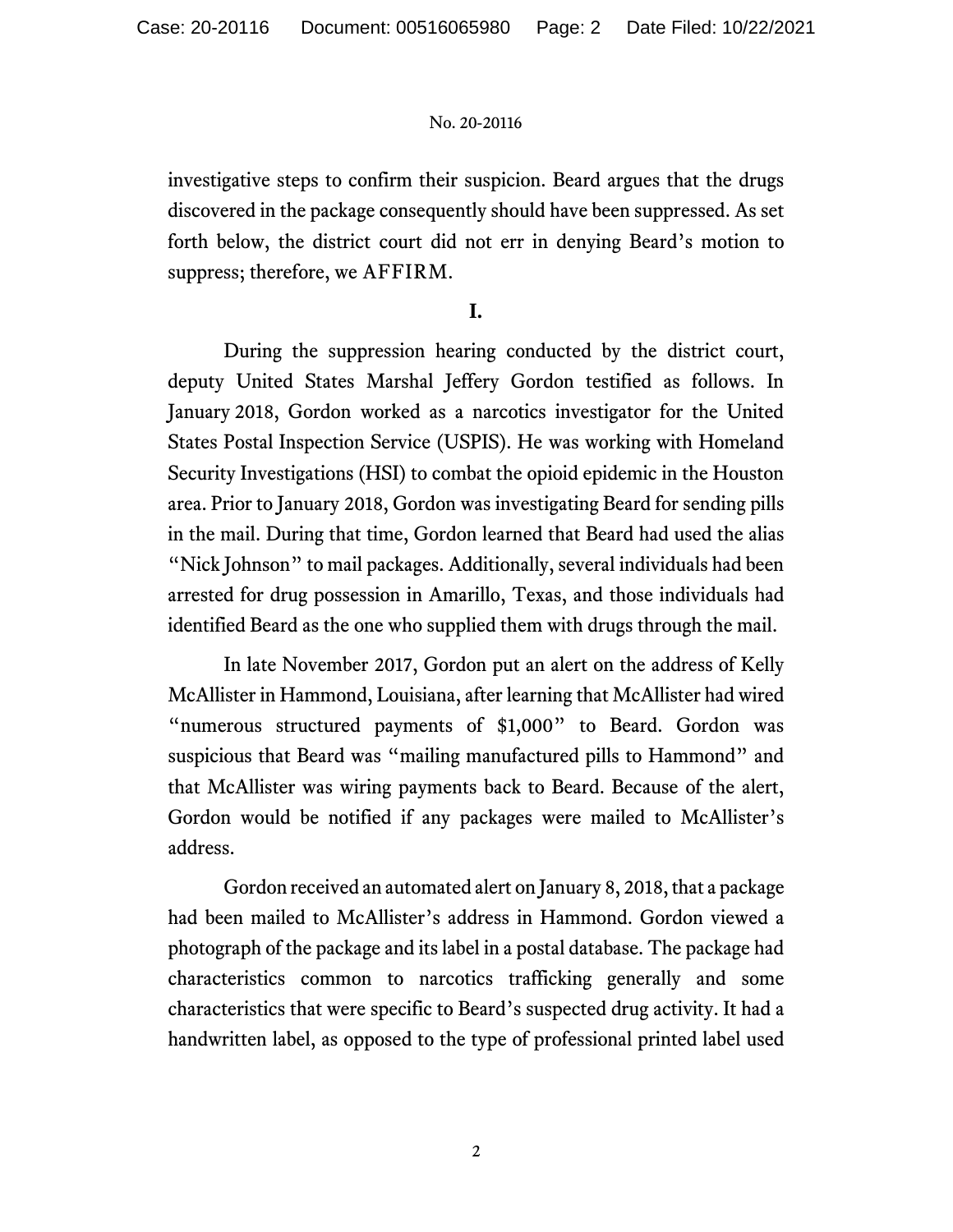by businesses, and it was mailed from a post office in Houston "that [Beard] frequented." Moreover, the sender's name was "Nick Johnson," and the return address was fake. Finally, the package was addressed to McAllister, who had been making \$1,000 wire transfers to Beard. For all of those reasons, Gordon wanted to investigate the package further, and he believed he had reasonable suspicion to detain it.

On the same day he received the alert (January 8), Gordon submitted a request that the package be pulled from the mail stream. It was impossible, however, to stop the package before it arrived in Hammond because there was "no telling where in the mail stream it [wa]s." A report indicated that the package arrived in Hammond three days later, on January 11, 2018.

When Gordon learned that the package arrived in Hammond, he called the post office there and asked that the package be located and "pull[ed]." The package was pulled and then mailed back to Houston within 24 hours, either on January 11 or 12. When mailing packages back to USPIS in Houston, the postal employees "typically [would] try to mail them Express Mail." Though Gordon could not require that the package be sent overnight, he expected the package to return to Houston "within a day or two."

Gordon explained that he chose to reroute the package rather than request a canine sniff in Hammond because he thought the process would have been delayed even more by "getting people from New Orleans, or wherever it may be, to go to Hammond, get the box, get up to speed, and get a dog hit on it." He stated: "It's—it was six one way, half-a-dozen the other to us. So having it—having it mailed back to me and being able to get the warrant within a day is—is—was our decision." Gordon, however, acknowledged on cross-examination that he could have driven approximately five or six hours to Hammond himself to oversee a canine sniff there. But if the canine search had been conducted in Hammond, and the dog alerted,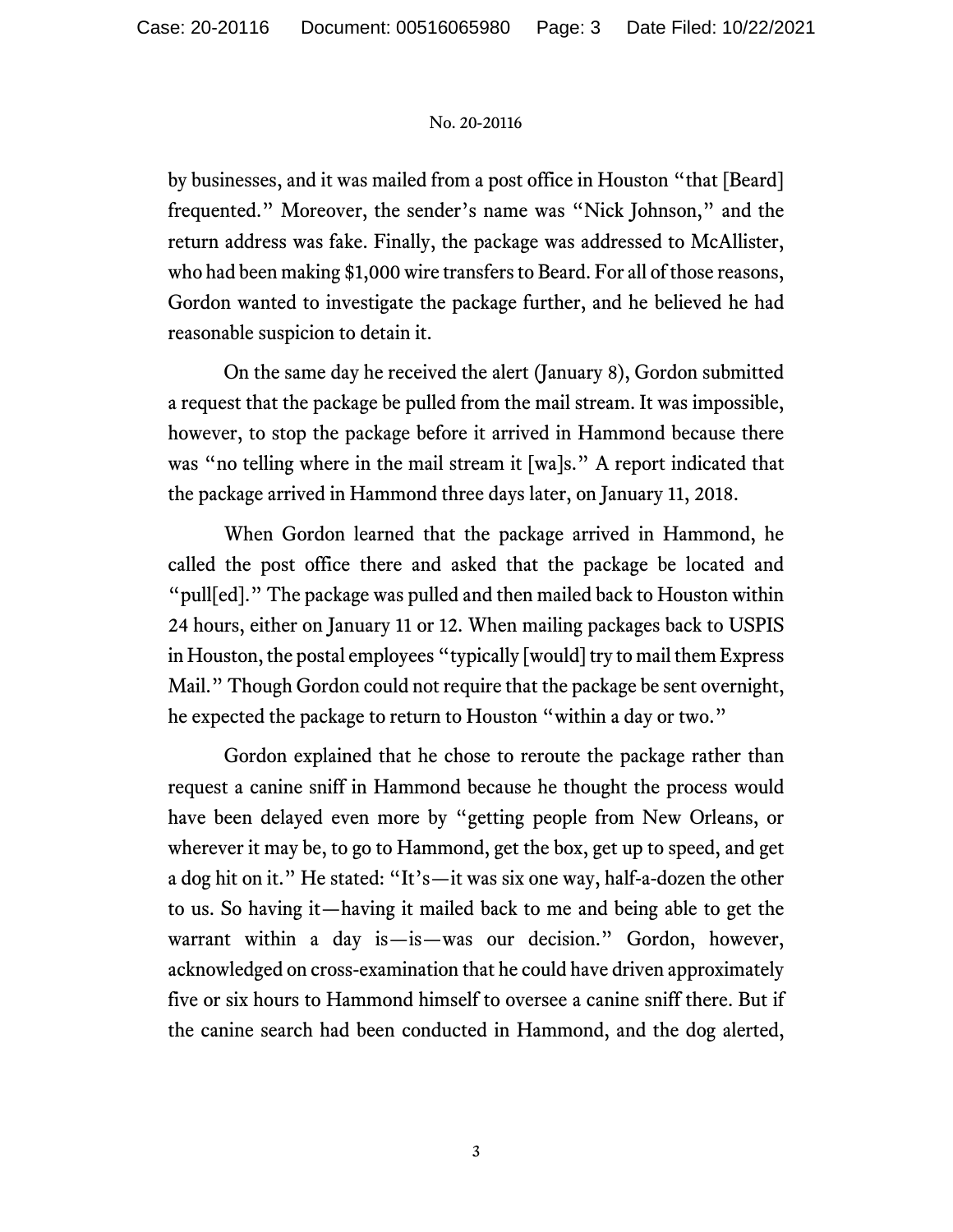then a different inspector and Assistant United States Attorney (AUSA) probably would have had to become involved in the case in order to obtain a search warrant.

The decision also was made to send the package back to Houston because USPIS and HSI had a relationship with a lab in Houston where the package would be prioritized and safely screened for opioids and opioid derivatives. At the time, those drugs "were not testable in the field." Therefore, if the package had been opened in Hammond, it would have to have been sent back to Houston for testing.

Although Gordon expected the package to take one or two days to return to Houston, the package took five days. Gordon testified that the timing of the delivery was "out of [his] control" and that he did not know why the package took so long. He received the package on the afternoon of January 17, 2018.

Gordon examined the outside of the package to see if it had other suspicious characteristics. He manipulated it and found that it seemed to contain "two separate, dense masses" that had "a soft feel" that mimicked bags of powder. Gordon arranged for a canine inspection as quickly as possible, which was "first thing the next morning."

A canine inspection was performed, and the dog alerted to the subject package. Gordon then completed a search warrant application, obtained approval from the AUSA, and presented the warrant application to the court as quickly as he was able to see the judge, which was the next morning, on January 19, 2018. Thus, Gordon obtained a search warrant within 48 hours of receiving the package.

The district court determined that the package was seized on January 11, 2018, "when it was pulled from the normal stream of mail into which Beard had placed it" and that the seizure was supported at its outset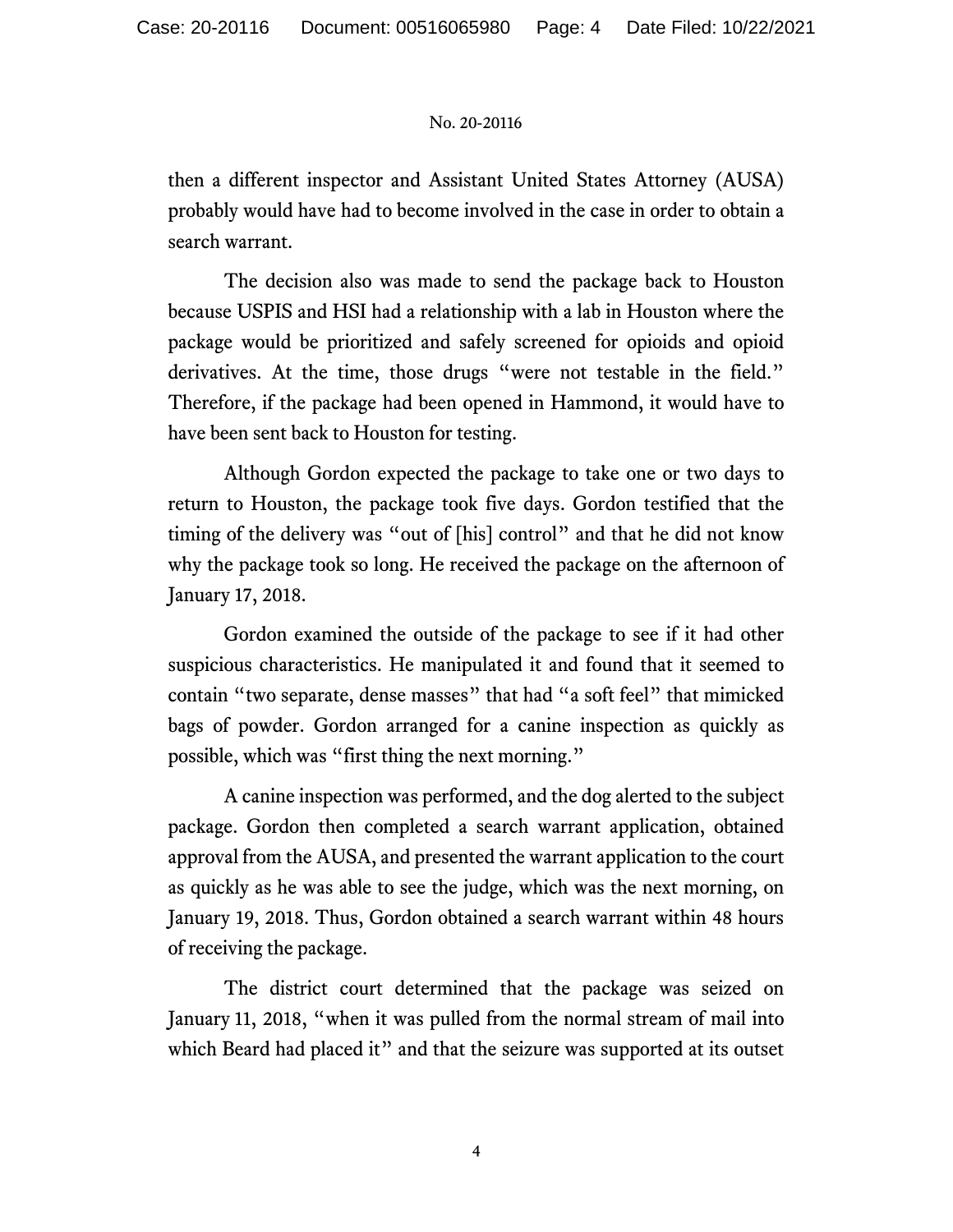by reasonable suspicion.The district court noted that the five-day return trip back to Houston "was over a weekend and that it did not involve any lack of diligence on behalf of law enforcement." The court noted Gordon's testimony that he "expected the parcel would be returned within one to two days, rather than the five days it actually took." Furthermore, once the package arrived in Houston, "law enforcement acted quickly."

The court determined that it was "neither negligence nor unreasonable conduct" for a postal inspector to ask that a mailed packaged be mailed back. The court concluded that, while the investigatory delay was somewhat lengthier than anyone anticipated due to the mail service, it was not unreasonable. It therefore denied Beard's motion to suppress. Beard conditionally pleaded guilty to possession with intent to distribute a controlled substance, reserving his right to appeal the district court's ruling on his motion to suppress, and was sentenced. He timely appealed.

# **II.**

On appeal, Beard concedes that the initial detention of the package in Hammond was lawful because it was supported by reasonable suspicion. He argues, however, that the detention of the package became an unreasonable seizure when it was rerouted back to Houston, which took five days, before further investigative steps to confirm reasonable suspicion were taken. Specifically, Beard argues that law enforcement unreasonably delayed their investigation because a canine sniff could have been conducted in Hammond and that the delay in determining probable cause consequently would have been substantially minimized.

When reviewing a ruling on a motion to suppress, this court reviews the district court's factual findings for clear error and its legal conclusions de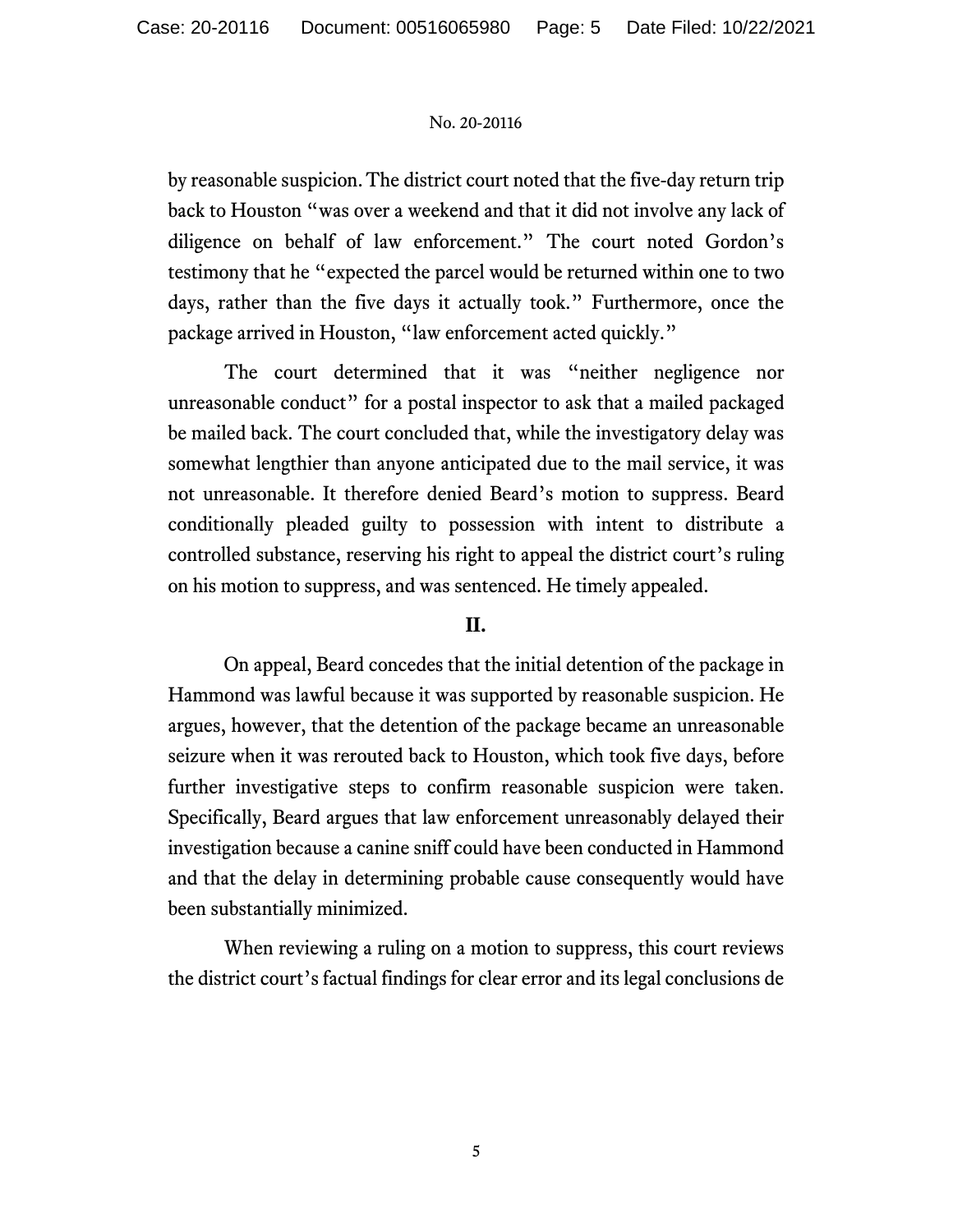novo.[1](#page-5-0) The evidence is viewed in the light most favorable to the prevailing party, here the Government.[2](#page-5-1) 

The Fourth Amendment protects the "right of the people to be secure in their persons, houses, papers, and effects, against unreasonable searches and seizures."[3](#page-5-2) As explained by the Supreme Court, "[t]his text protects two types of expectations, one involving 'searches,' the other 'seizures.'"[4](#page-5-3) "A 'search' occurs when an expectation of privacy that society is prepared to consider reasonable is infringed."[5](#page-5-4) "A 'seizure' of property occurs when there is some meaningful interference with an individual's possessory interests in that property."[6](#page-5-5)

The protections of the Fourth Amendment extend to packages sent via the Unites States Postal Service. [7](#page-5-6) Specifically, while in the mail, a package can be searched, i.e., opened and the contents examined, lawfully only if a search warrant is obtained.[8](#page-5-7) With respect to the seizure of a package, in *United States v. Van Leeuwen*, the Supreme Court, relying on the principles set forth in *Terry v. Ohio*,<sup>[9](#page-5-8)</sup> held that if the Government has reasonable suspicion that a package contains contraband or evidence of criminal activity, the package may be detained without a warrant while an investigation is

<span id="page-5-1"></span><sup>2</sup> *Id.*

<span id="page-5-3"></span><sup>4</sup> *United States v. Jacobsen*, 466 U.S. 109, 113 (1984).

<span id="page-5-6"></span><sup>7</sup> *United States v. Van Leeuwen*, 397 U.S. 249, 251 (1970).

<span id="page-5-0"></span><sup>1</sup> *United States v. Glenn*, 935 F.3d 313, 320 (5th Cir. 2019).

<span id="page-5-2"></span><sup>&</sup>lt;sup>3</sup> U.S. CONST. amend. IV.

<span id="page-5-4"></span><sup>5</sup> *Id.* (citations omitted).

<span id="page-5-5"></span><sup>&</sup>lt;sup>6</sup> *Id.* (citations omitted).

<span id="page-5-7"></span><sup>&</sup>lt;sup>8</sup> *Id.* (internal quotation marks and citation omitted).

<span id="page-5-8"></span><sup>&</sup>lt;sup>9</sup> 392 U.S. 1 (1968).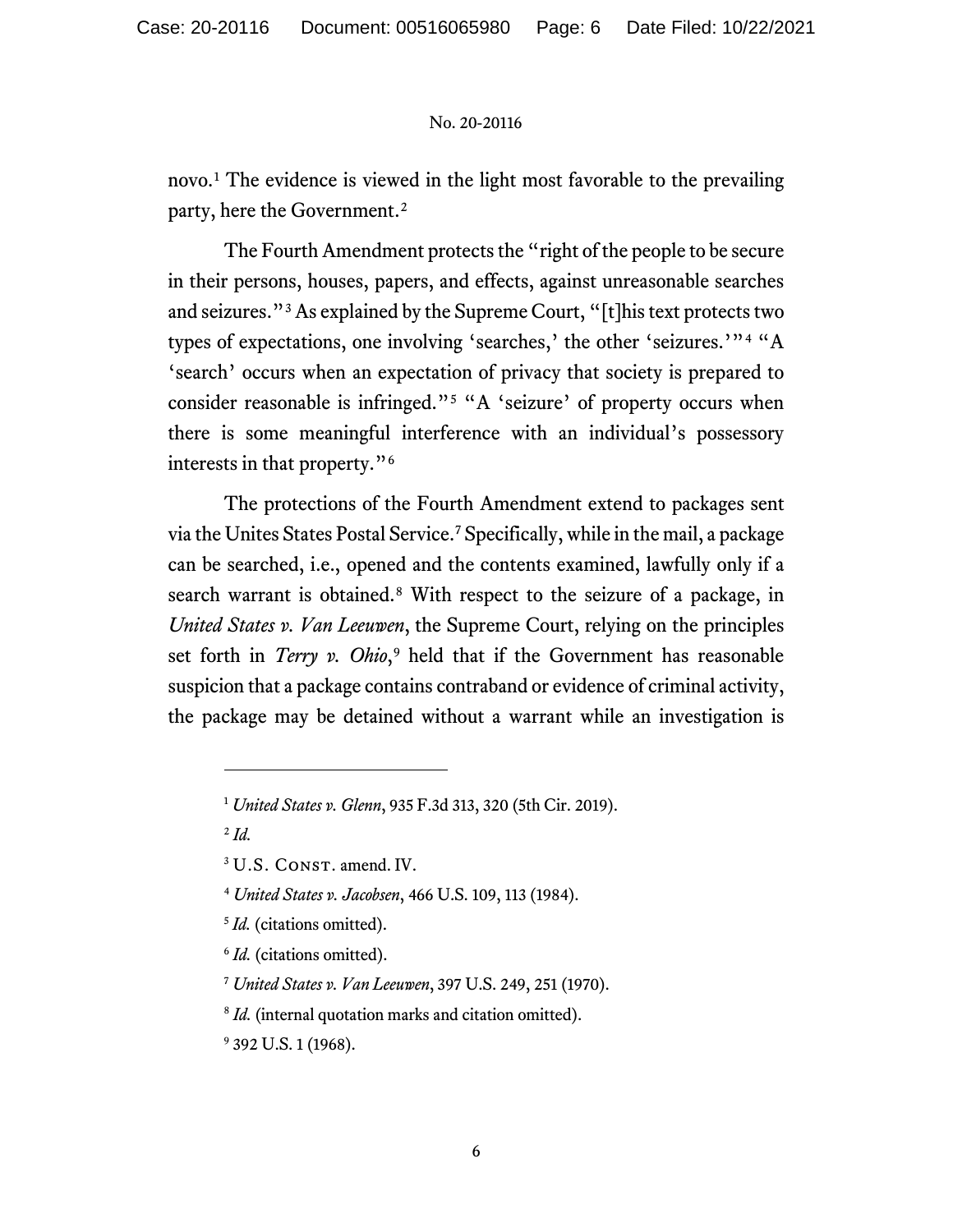conducted. [10](#page-6-0) The Court stated, however, that "detention of mail could at some point become an unreasonable seizure of 'papers' or 'effects' within the meaning of the Fourth Amendment."<sup>[11](#page-6-1)</sup>

The Court did not adopt a bright-line rule regarding how long a package could be detained lawfully prior to obtaining a search warrant. It stated that it was "only hold[ing] on the facts of this case . . . a 29-hour delay between the mailings and the service of the warrant [could] not be said to be 'unreasonable' within the meaning of the Fourth Amendment."[12](#page-6-2) Moreover, the Court stated that "[t]he significant Fourth Amendment interest was in the *privacy* of th[e] first-class mail; and that privacy was not disturbed or invaded until the approval of the magistrate [for a search warrant] was obtained."<sup>[13](#page-6-3)</sup>

This Court has little precedent determining the reasonableness of the detention of a package under *Van Leeuwen*.[14](#page-6-4) In other circuit decisions that have addressed this issue, the relevant factors to consider in determining reasonableness include: investigatory diligence, the length of the detention,

<sup>11</sup> *Id.*

<sup>12</sup> *Id.* at 253.

<sup>13</sup> *Id.* (emphasis added).

<span id="page-6-4"></span><span id="page-6-3"></span><span id="page-6-2"></span><span id="page-6-1"></span><span id="page-6-0"></span><sup>14</sup> *See United States v. Jones*, 833 F. App'x 528, 532, 536-38 (5th Cir. 2020) (holding that reasonable suspicion supported detention of two packages, and defendant did not challenge reasonableness of two-day detention) (unpublished); *United States v. Daniel*, 982 F.2d 146, 149-50 (5th Cir. 1993) (holding that seizure of package from airline was supported by reasonable suspicion, and defendant did not challenge reasonableness of 45-minute detention).

<sup>10</sup> *Van Leeuwen*, 397 U.S. at 252.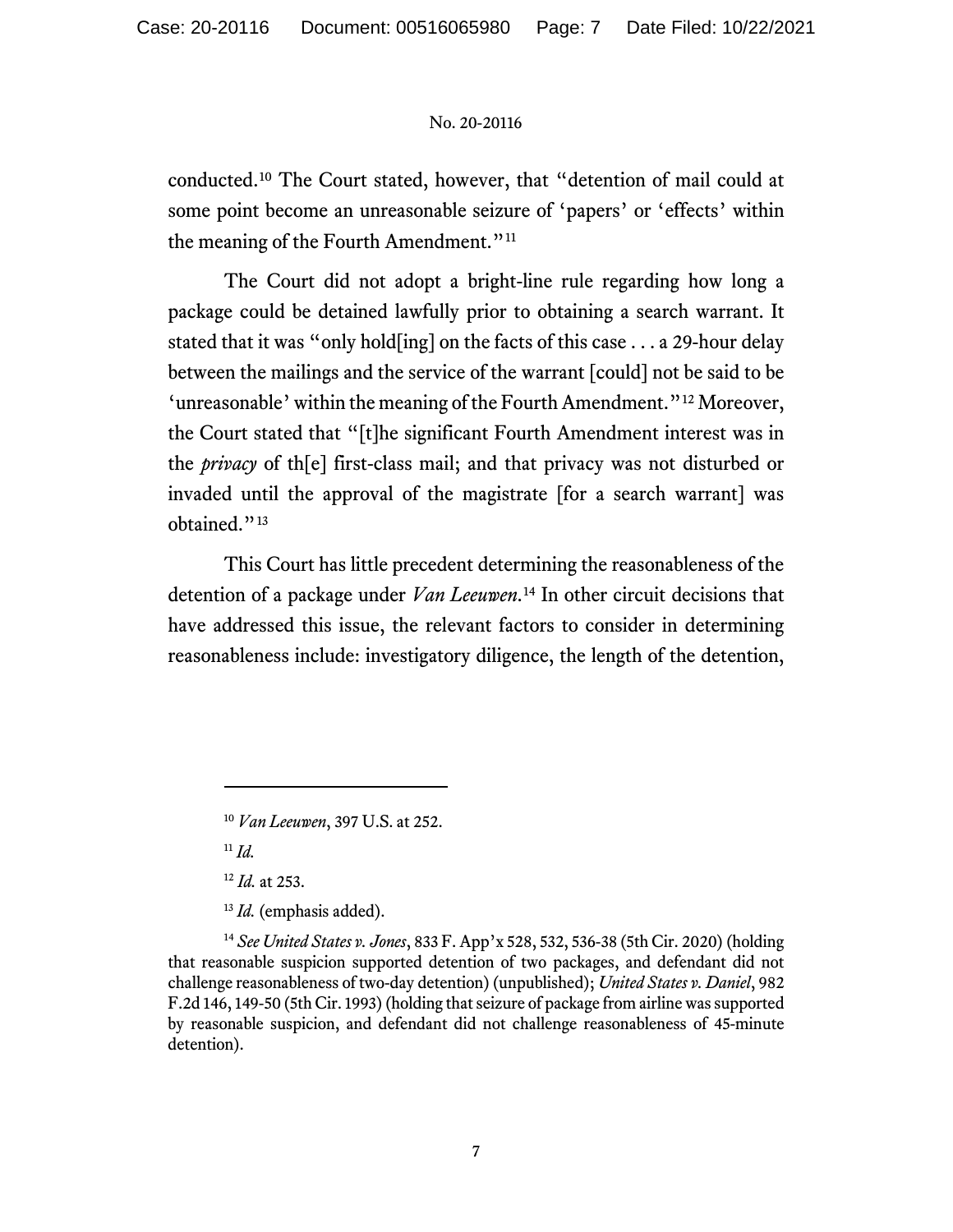and whether there were circumstances beyond the investigator's control. [15](#page-7-0) Importantly, and as emphasized by the Court in *Van Leeuwen*, these factors are always considered in the context of the specific facts of the case under review.

In *United States v. Gill*, a decision from the Ninth Circuit, the defendant argued that too much time—six days—elapsed between the initial detention of a package and its subsequent search.<sup>[16](#page-7-1)</sup> The package was mailed on a Thursday, detained the same day, and then rerouted to a destination near the recipient's address. The package, however, was not opened until almost a week later, on the following Wednesday, after a search warrant was obtained. [17](#page-7-2)

The Ninth Circuit determined that the six-day delay between the detention of the package and its search was reasonable based on the specific facts of the case. The court noted that postal officers were diligent in their investigation of the package, but they encountered some delays due to the different schedules of other individuals needed for the investigation. For example, the postal employee charged with delivering the mail to the recipient's address did not work on Fridays and could not be contacted until Monday; the AUSA could not review the search warrant application until over the weekend; and the magistrate judge was not available to issue a warrant until Wednesday. The court noted that, contrary to the defendant's contentions, the investigation was not conducted at a "leisurely pace" and,

<span id="page-7-2"></span><span id="page-7-1"></span><span id="page-7-0"></span><sup>15</sup> *See United States v. LaFrance*, 879 F.2d 1, 7 (1st Cir. 1989); *Unites States v. Aldaz*, 921 F.2d 227, 230 (9th Cir. 1990); *United States v. Ganser*, 315 F.3d 839, 843-44 (7th Cir. 2003).

<sup>16</sup> 280 F.3d 923, 928-29 (9th Cir. 2002).

<sup>17</sup> *Id.*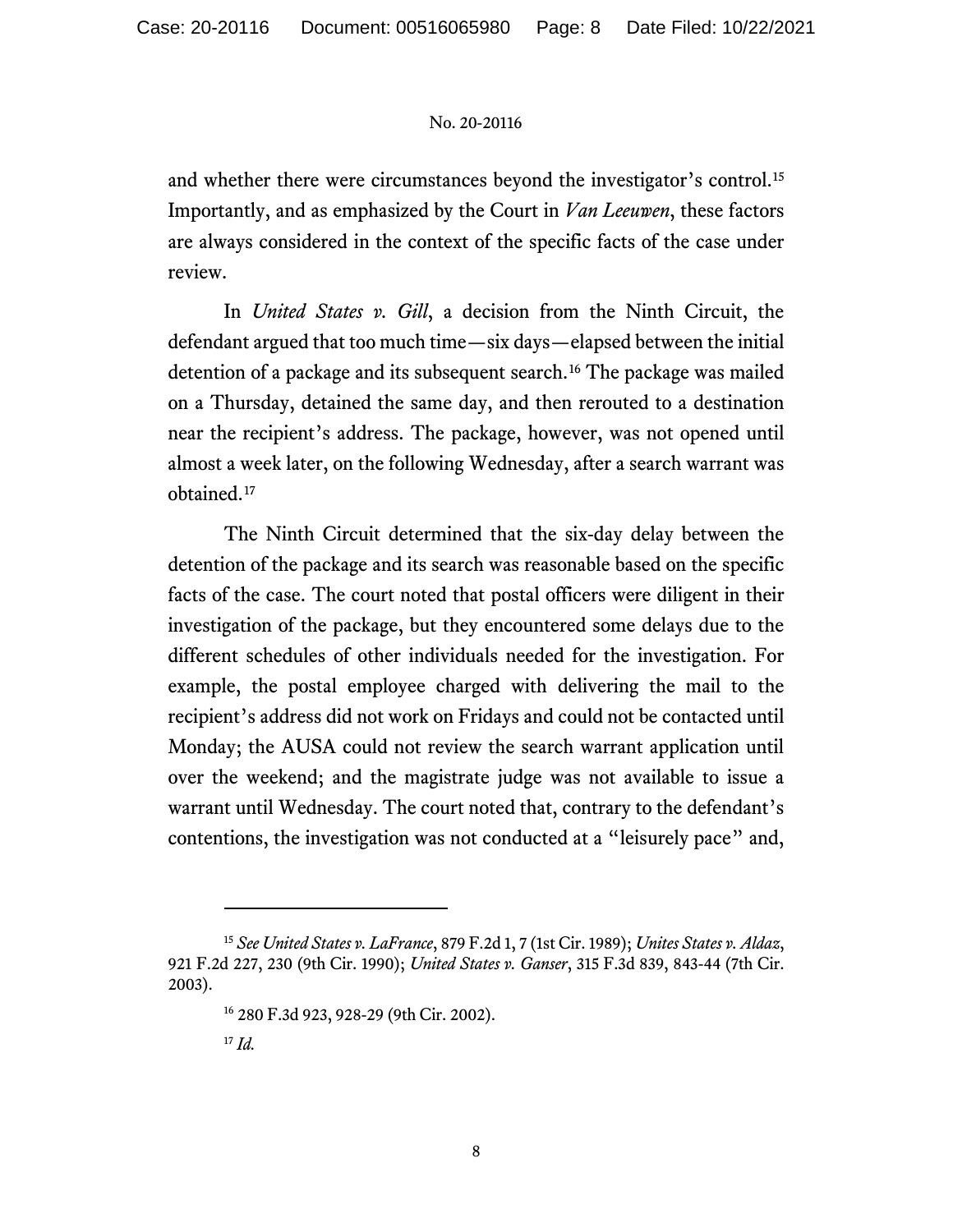and the court observed that the delays were beyond the control of the investigating officer. [18](#page-8-0)

In the instant case, Beard focuses on Gordon's decision to reroute the package from Hammond back to Houston. He asserts that the decision was unreasonable because a canine sniff "was readily available" in Louisiana. He argues that by choosing not to conduct the canine sniff in Louisiana, Gordon failed to diligently pursue his investigation and that the delay between the seizure of the package and the "maturation of . . . probable cause" would have been substantially minimized.

We disagree that Gordon's decision to reroute the package back to Houston was unreasonable or showed any lack of diligence. Gordon testified that when packages were rerouted back to him in Houston, they were typically mailed back by Express Mail. He expected that the box would reach him "within a day or two." He further testified that he would have encountered delays had he requested a canine sniff be performed in Hammond because he would have had to enlist "people from New Orleans, or wherever it may be, to go to Hammond, get the box, get up to speed, and get a dog hit on it." Gordon further explained that a different postal agent and different AUSA would have to become involved if the dog had alerted in Hammond. Gordon believed "it was six one way, half-a-dozen the other," so they decided to have the package mailed back to Houston where a warrant could be obtained within a day.

In other words, Gordon believed that the time it would take to obtain a warrant in Hammond versus Houston would have been about the same, and because the drugs would ultimately have to be tested in Houston, he chose to request that the package be rerouted to him in Houston. Although the transit

<span id="page-8-0"></span><sup>18</sup> *Id.*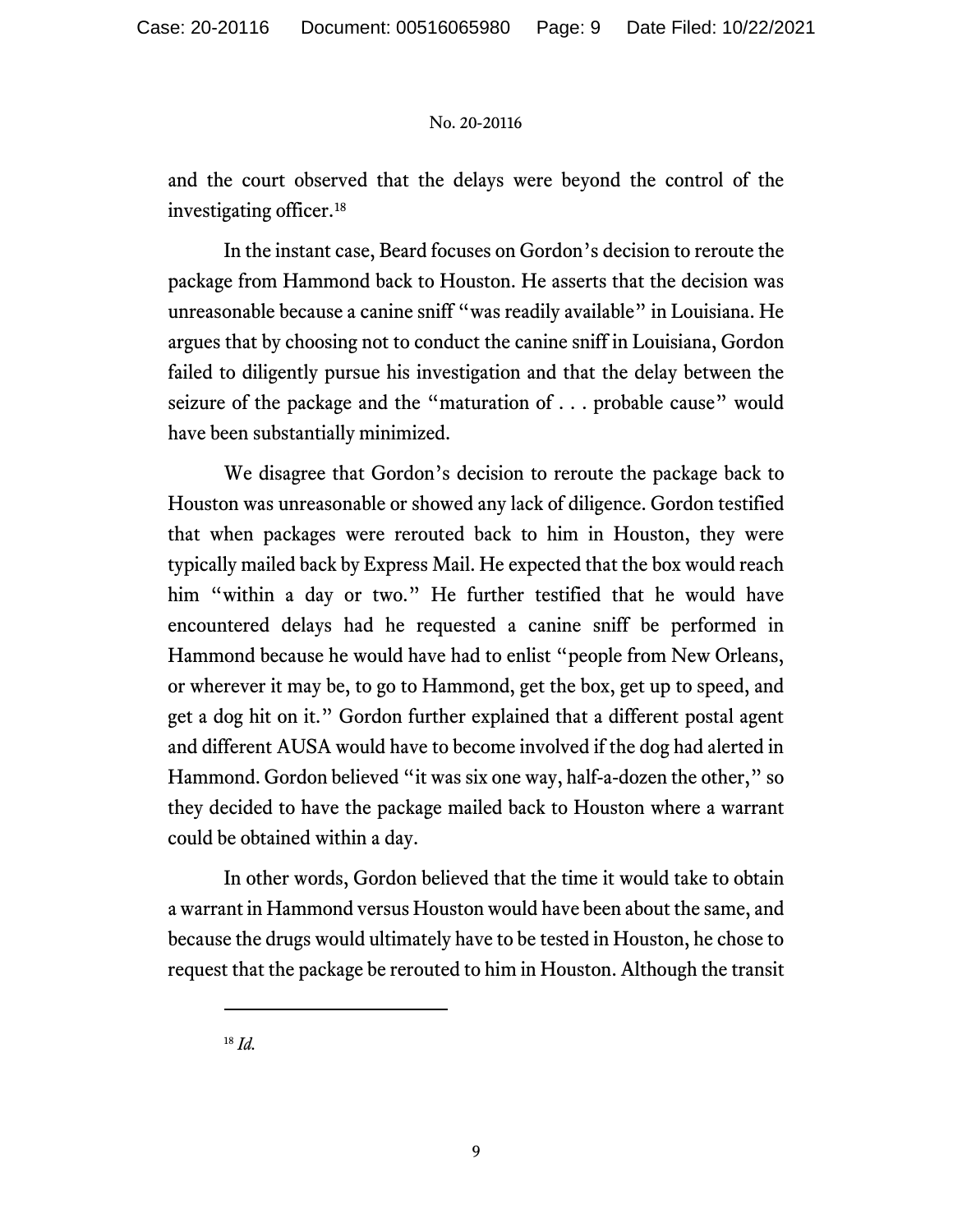time from Hammond to Houston was five days, the delay was beyond Gordon's control. When the package did arrive in Houston, Gordon acted on it quickly and obtained a warrant within 48 hours. Based on the foregoing, we agree with the district court that Gordon's choice to reroute the package back to Houston was reasonable and prudent under the facts of this case. We further agree that the five days the package was in transit from Hammond back to Houston, as well as the two days it took to obtain the warrant after the package returned to Houston, were not unreasonably long under the circumstances.

Relying on an Illinois Supreme Court case, *People v. Shapiro*,[19](#page-9-0) Beard also argues that it was not just the delay that made the seizure of the package unreasonable, but also the package's rerouting "400 miles from its intended destination." We find that case distinguishable. In *Shapiro*, a package was sent from Eugene, Oregon, to Champaign, Illinois.<sup>[20](#page-9-1)</sup> Postal Service officials identified the package as suspicious at O'Hare International Airport in Chicago, but instead of investigating the package further there, they pulled it from the mail stream and shipped it to USPIS in St. Louis, Missouri.[21](#page-9-2) The "internal policies" of the Postal Service apparently required that the package be shipped out of state to St. Louis, which was neither the sender's nor the recipient's address location, for further investigation. [22](#page-9-3) Although there was reasonable suspicion to detain the package at O'Hare and pull it from the mail stream based on drug package profiling characteristics, the court held that the Government did not "expeditiously conduct" its investigation when it

- <span id="page-9-2"></span><sup>21</sup> *Id.*
- <span id="page-9-3"></span><sup>22</sup> *Id.* at 70.

<span id="page-9-0"></span><sup>19</sup> 687 N.E.2d 65 (Ill. 1997).

<span id="page-9-1"></span><sup>20</sup> *Id.* at 68.